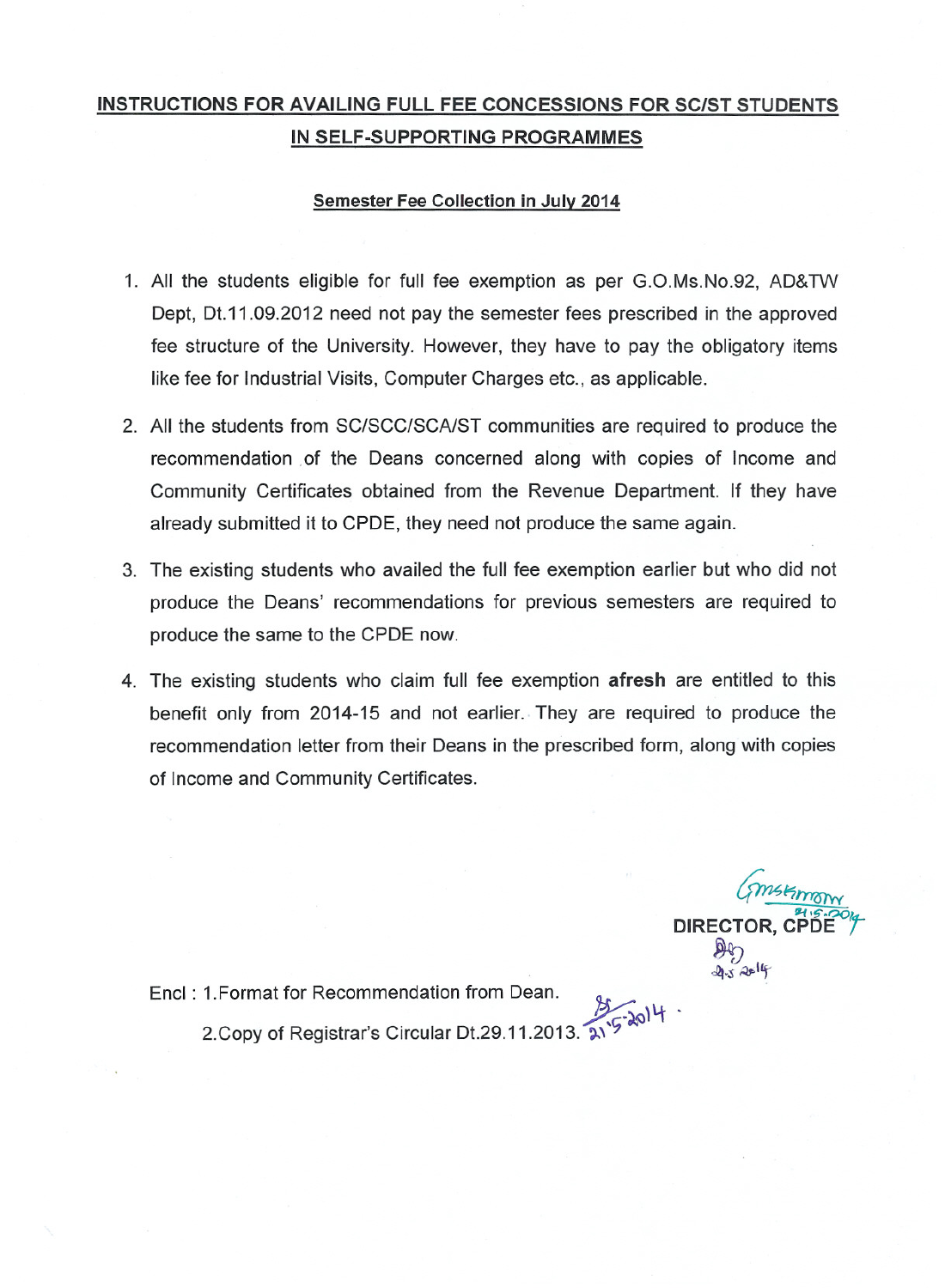# Recommendation of the Dean - Full Fee Exemption for **SC/ST/SCA/SCC Students**

| Name          |    |                           |
|---------------|----|---------------------------|
| Roll No.      | ٠  |                           |
| Course        | ٠  |                           |
| <b>Branch</b> | ٠  |                           |
| Semester      | ٠  |                           |
| Session       | ÷. | July 2014 - December 2014 |

Certified that the above student has applied afresh for Post-Matric· Scholarship applicable to SC/ST Students for the year 2014-15 and the details have been verified.

#### Recommended I Not Recommended

#### Signature of the Dean with seal

#### Note:

- 1. The student should obtain the recommendation letter from the Dean and submit the same to the Director, CPDE at the time of collection of semester fees (30.06.2014 to 04.07.2014) along with attested copies of Community Certificate and Income Certificate. If they have already submitted the Dean's recommendation, they need not produce the same again.
- 2. Students who have failed to claim the concession in the previous years, can claim it only from 2014-15 onwards.